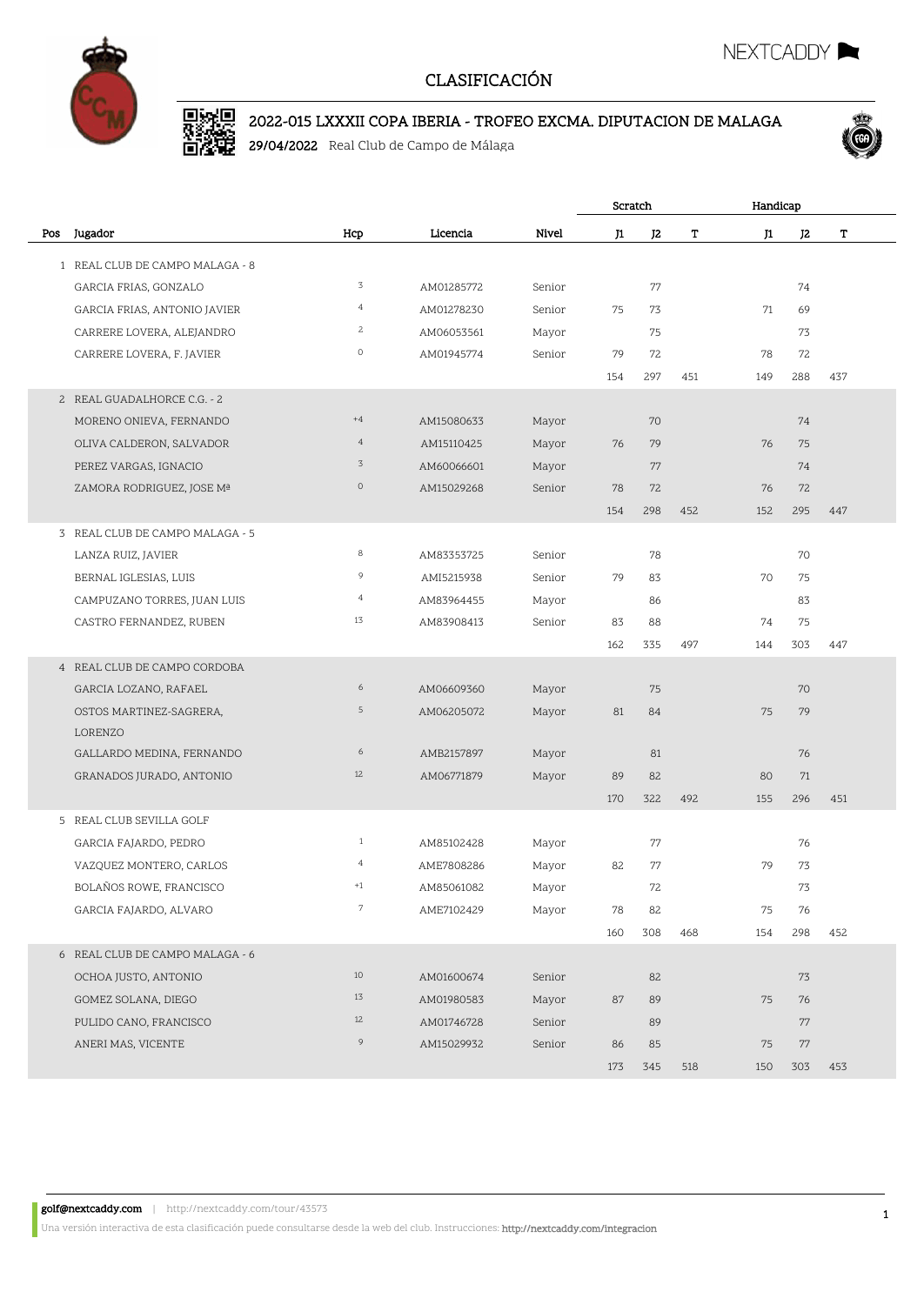

# D. 2002 2022-015 LXXXII COPA IBERIA - TROFEO EXCMA. DIPUTACION DE MALAGA

29/04/2022 Real Club de Campo de Málaga



NEXTCADDY

|     |                                 |                |            |        | Scratch |                | Handicap |     |     |     |
|-----|---------------------------------|----------------|------------|--------|---------|----------------|----------|-----|-----|-----|
| Pos | Jugador                         | Hcp            | Licencia   | Nivel  | J1      | J <sub>2</sub> | т        | J1  | J2  | T   |
|     | 7 REAL CLUB DE CAMPO MALAGA - 9 |                |            |        |         |                |          |     |     |     |
|     | ARJONA MARTIN, ANTONIO          | 10             | AM01616751 | Senior |         | 81             |          |     | 72  |     |
|     | BLANCO FERNANDEZ, DIEGO         | 15             | AM01137673 | Senior | 90      | 91             |          | 77  | 76  |     |
|     | GARCIA LLUCH, DANIEL            | 15             | AM01610480 | Senior |         | 89             |          |     | 74  |     |
|     | GARCIA MIÑANA, MARCOS           | 15             | AM01359500 | Senior | 88      | 98             |          | 73  | 83  |     |
|     |                                 |                |            |        | 178     | 359            | 537      | 150 | 305 | 455 |
|     | 8 REAL GUADALHORCE C.G. - 4     |                |            |        |         |                |          |     |     |     |
|     | CLAVIJO RODRIGUEZ, ENRIQUE      | 5              | AM15088640 | Mayor  |         | 83             |          |     | 78  |     |
|     | PEREZ VARGAS, CARLOS            | 12             | AM15980805 | Mayor  | 88      | 83             |          | 79  | 71  |     |
|     | AVILES OSBORNE, PABLO           | $\overline{7}$ | AM15050719 | Mayor  |         | 87             |          |     | 81  |     |
|     | BARRIONUEVO HAFNER, MANUEL      | 5              | AM15424037 | Mayor  | 80      | 80             |          | 74  | 75  |     |
|     |                                 |                |            |        | 168     | 333            | 501      | 153 | 305 | 458 |
| 9   | REAL CLUB CAMPO MALAGA - 1      |                |            |        |         |                |          |     |     |     |
|     | MONTERO ROMERO, JUAN            | $\overline{4}$ | AM01357978 | Senior |         | 83             |          |     | 79  |     |
|     | SONG, KWANG SOO                 | 14             | AMI4927612 | Senior | 86      | 88             |          | 77  | 75  |     |
|     | FERNANDEZ GONZALEZ, ANTONIO     | $\overline{4}$ | AM01609853 | Senior |         | 79             |          |     | 75  |     |
|     | LOPEZ ROMERO, JOSE              | $\overline{7}$ | AMI4601577 | Senior | 83      | 82             |          | 77  | 75  |     |
|     |                                 |                |            |        | 169     | 332            | 501      | 154 | 304 | 458 |
|     | 10 MIGUEL ANGEL JIMENEZ         |                |            |        |         |                |          |     |     |     |
|     | G.ACADEMY                       |                |            |        |         |                |          |     |     |     |
|     | GAMEZ JIMENEZ, VICTOR           | $7\phantom{.}$ | AMI5935348 | Mayor  |         | 80             |          |     | 74  |     |
|     | TENOR LUCENA, JOSE FCO.         | $\overline{7}$ | AMI5607881 | Mayor  | 93      | 86             |          | 86  | 80  |     |
|     | CORRAL VALERO, ANTONIO          | 9              | AMI5231969 | Senior |         | 80             |          |     | 71  |     |
|     | LORENZO GUTIERREZ, JESUS        | 6              | AM01282996 | Senior | 84      | 80             |          | 76  | 74  |     |
|     |                                 |                |            |        | 177     | 326            | 503      | 162 | 299 | 461 |
|     | 11 COSTA DEL SOL G.C. - 2       |                |            |        |         |                |          |     |     |     |
|     | SMYTH, RAPHAEL                  | $\overline{7}$ | AMD2952175 | Senior |         | 80             |          |     | 73  |     |
|     | FERNANDEZ MARTIN, DIEGO         | 10             | AM22608847 | Senior | 93      | 85             |          | 84  | 76  |     |
|     | JORDANIDIS VALLEJO, MARTIN      | 13             | AM60606489 | Mayor  |         | 88             |          |     | 75  |     |
|     | GALVAN BARRANCO, SAMUEL         | 6              | AM01883628 | Mayor  | 85      | 85             |          | 75  | 79  |     |
|     |                                 |                |            |        | 178     | 338            | 516      | 159 | 303 | 462 |
|     | 12 COSTA DEL SOL G.C. - 1       |                |            |        |         |                |          |     |     |     |
|     | DURAN DEL CASTILLO, FRANCISCO   | 5              | AMI4768239 | Mayor  |         | 93             |          |     | 88  |     |
|     | MENDEZ ESTEBANEZ, RAUL          | $\overline{4}$ | AMI7768295 | Mayor  | 80      | 76             |          | 75  | 72  |     |
|     | RAMIREZ LERIA, DANIEL           | 5              | AM15142978 | Mayor  |         | 81             |          |     | 77  |     |
|     | GARCIA GUERRERO, ALEJANDRO      | 15             | AM00982616 | Mayor  | 83      | 97             |          | 73  | 82  |     |
|     |                                 |                |            |        | 163     | 347            | 510      | 148 | 319 | 467 |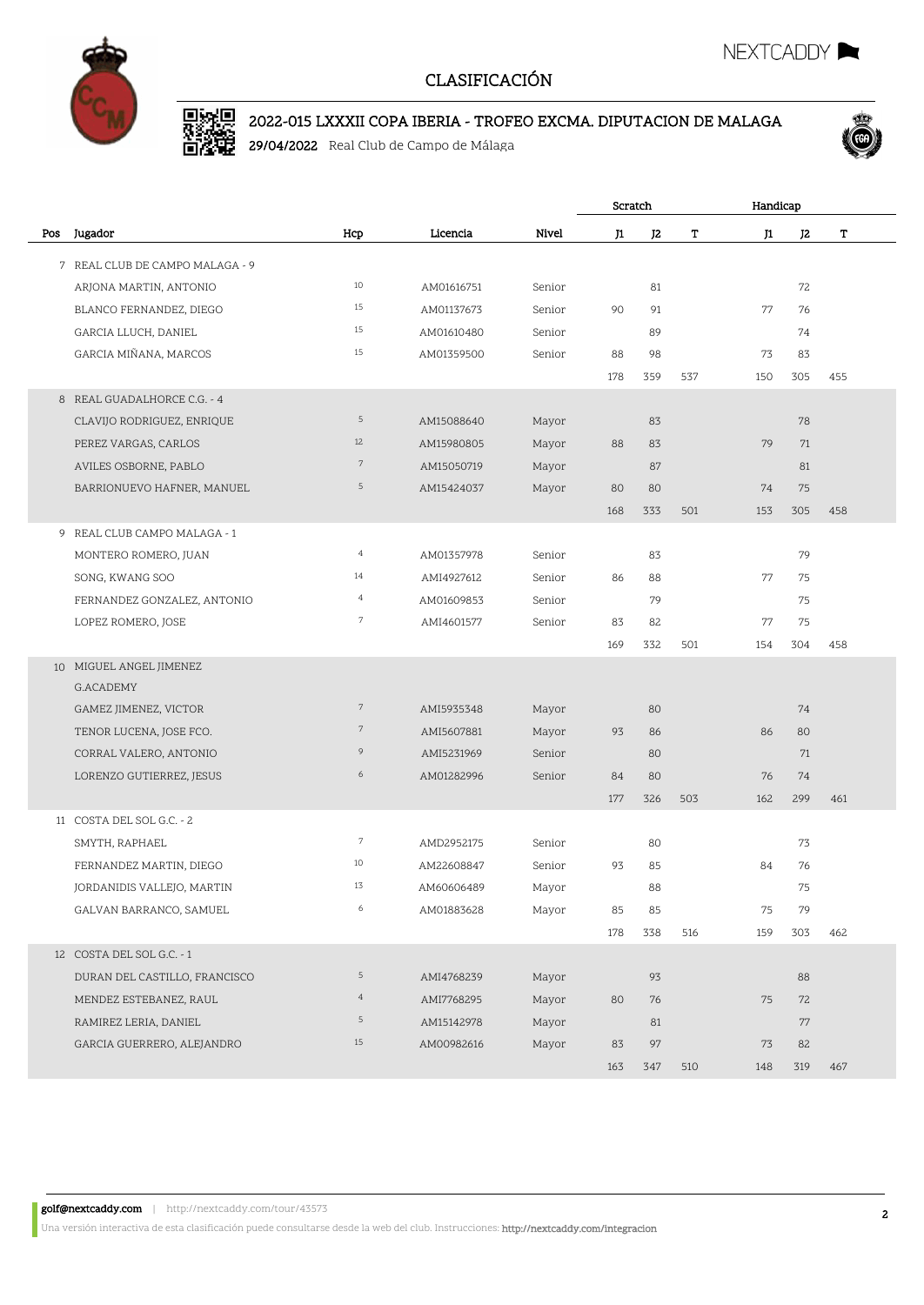

# D. 2002 2022-015 LXXXII COPA IBERIA - TROFEO EXCMA. DIPUTACION DE MALAGA

29/04/2022 Real Club de Campo de Málaga



NEXTCADDY

|     |                                  |                |            |        | Scratch |     | Handicap |     |     |     |  |
|-----|----------------------------------|----------------|------------|--------|---------|-----|----------|-----|-----|-----|--|
| Pos | Jugador                          | Hcp            | Licencia   | Nivel  | J1      | J2  | т        | J1  | J2  | т   |  |
|     | 13 AÑORETA GOLF                  |                |            |        |         |     |          |     |     |     |  |
|     | GIL GARCIA, EDUARDO              | 15             | AM75170311 | Mayor  |         | 101 |          |     | 86  |     |  |
|     | FERNANDEZ VALDERRAMA DE LA       | 15             | AM75185777 | Senior | 93      | 91  |          | 78  | 76  |     |  |
|     | ESCALERA, ANA                    |                |            |        |         |     |          |     |     |     |  |
|     | MOLINA RANDO, LOURDES            | 12             | AM75310867 | Senior |         | 89  |          |     | 77  |     |  |
|     | GALAN ASENSIO, FRANCISCO         | 9              | AM75100398 | Senior | 85      | 87  |          | 74  | 78  |     |  |
|     |                                  |                |            |        | 178     | 368 | 546      | 152 | 317 | 469 |  |
|     | 14 REAL CLUB DE CAMPO MALAGA - 7 |                |            |        |         |     |          |     |     |     |  |
|     | TORREBLANCA CESPEDES, JUAN       | 13             | AM01979974 | Senior |         | 87  |          |     | 75  |     |  |
|     | SANZ DURO, FELIX                 | 15             | AM01050739 | Senior | 91      | 97  |          | 77  | 82  |     |  |
|     | MARQUEZ GARCIA, EDUARDO          | 14             | AM01022548 | Senior |         | 93  |          |     | 80  |     |  |
|     | CANO SANCHEZ, JOSE ANTONIO       | 12             | AM01756755 | Senior | 95      | 88  |          | 82  | 76  |     |  |
|     |                                  |                |            |        | 186     | 365 | 551      | 159 | 313 | 472 |  |
|     | 15 LAURO GOLF                    |                |            |        |         |     |          |     |     |     |  |
|     | SIERRA JIMENEZ, JESUS            | $\overline{4}$ | AM83614159 | Senior |         | 80  |          |     | 76  |     |  |
|     | SIERRA JIMENEZ, JUAN CARLOS      | 15             | AM83701332 | Senior | 87      | 100 |          | 77  | 85  |     |  |
|     | VILLODRES GONZALEZ, JOSE         | 15             | AM83619141 | Mayor  |         | 93  |          |     | 78  |     |  |
|     | MANUEL                           |                |            |        |         |     |          |     |     |     |  |
|     | GONZALEZ MARTIN, SALVADOR        | $\overline{c}$ | AM83361544 | Senior | 88      | 80  |          | 79  | 78  |     |  |
|     |                                  |                |            |        | 175     | 353 | 528      | 156 | 317 | 473 |  |
|     | 16 PARADOR MALAGA GOLF           |                |            |        |         |     |          |     |     |     |  |
|     | ALVAREZ MACHO, MANUEL            | $\,8\,$        | AM01611152 | Senior |         | 84  |          |     | 77  |     |  |
|     | ORTEGO PEREZ, EDUARDO            | 9              | 0108697251 | Mayor  | 88      | 86  |          | 79  | 78  |     |  |
|     | VIDAL OLIVAREZ, CARLOS           | $\circ$        | AM00078669 | Mayor  |         | 84  |          |     | 84  |     |  |
|     | DOMINGUEZ TRUJILLO, JESUS        | 9              | AM01094292 | Senior | 82      | 89  |          | 77  | 80  |     |  |
|     |                                  |                |            |        | 170     | 343 | 513      | 156 | 319 | 475 |  |
|     | 17 REAL CLUB DE CAMPO MALAGA - 3 |                |            |        |         |     |          |     |     |     |  |
|     | CERDAN HERRERA, CARLOS           | $\overline{c}$ | AM01221130 | Mayor  |         | 81  |          |     | 79  |     |  |
|     | CERDAN HERRERA, ANTONIO          | $\mathbf{1}$   | AM01058888 | Mayor  | 80      | 84  |          | 78  | 83  |     |  |
|     | GARCIA LOPEZ, JOSE ANTONIO       | $\overline{4}$ | AM01238303 | Senior |         | 76  |          |     | 72  |     |  |
|     | SANCHEZ SANCHEZ, FRANCISCO       | $\overline{4}$ | AM01064899 | Mayor  | 80      | 94  |          | 76  | 90  |     |  |
|     |                                  |                |            |        | 160     | 335 | 495      | 154 | 324 | 478 |  |
|     | 18 REAL GUADALHORCE C.G. - 1     |                |            |        |         |     |          |     |     |     |  |
|     | ZAMARRIEGO GARCIA, EMILIO        | $\,8\,$        | AM15781269 | Senior |         | 95  |          |     | 88  |     |  |
|     | ALCAIDE CAMPOS, ANTONIO J.       | 9              | AMB5165532 | Senior | 82      | 88  |          | 73  | 79  |     |  |
|     | SAN JOSE ASENJO, JOSE ANGEL      | 11             | AM15787417 | Mayor  |         | 89  |          |     | 79  |     |  |
|     | ALONSO ROSADO, JAVIER            | 12             | AM15811428 | Mayor  | 90      | 93  |          | 78  | 81  |     |  |
|     |                                  |                |            |        | 172     | 365 | 537      | 151 | 327 | 478 |  |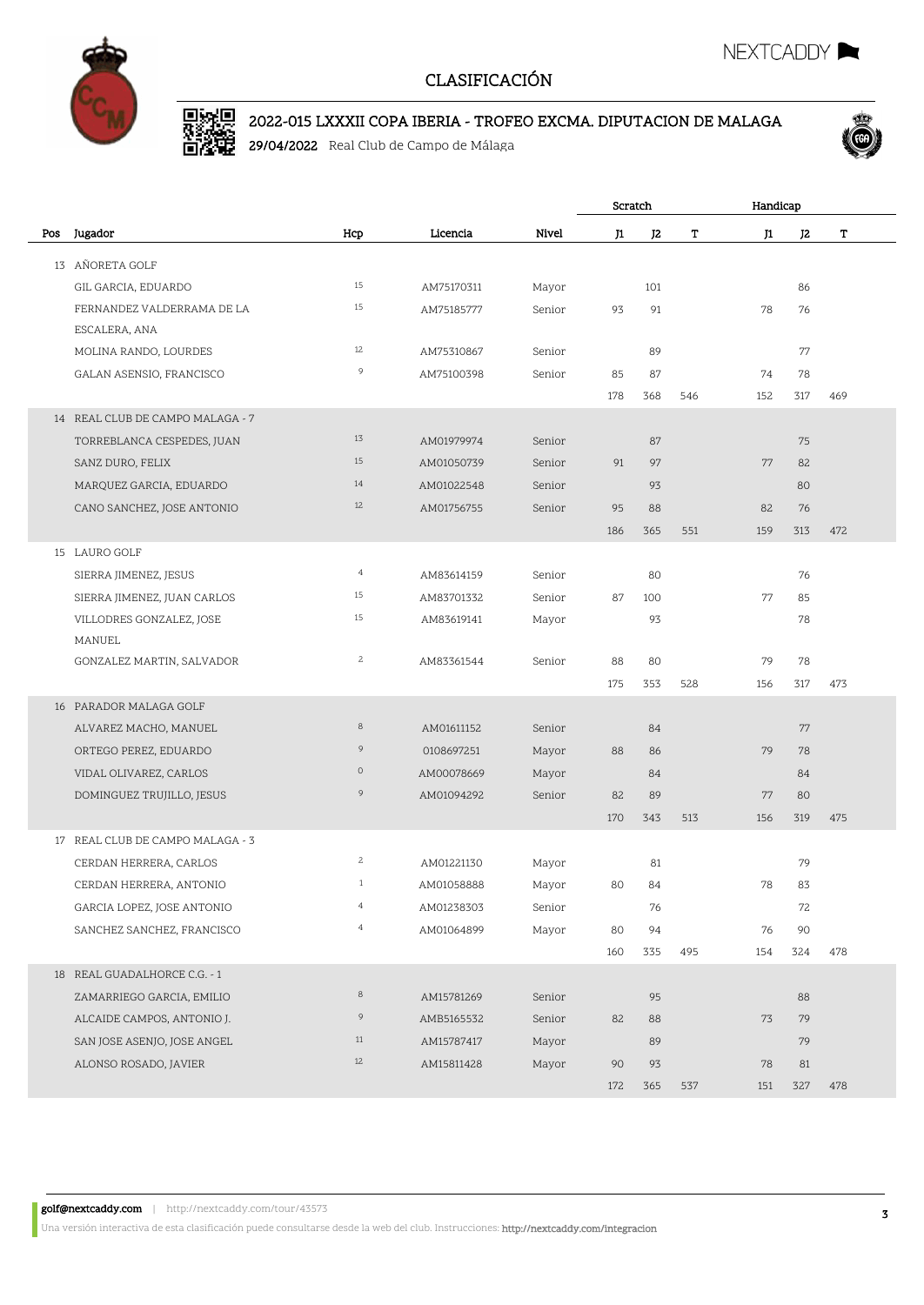

# D. 2002 2022-015 LXXXII COPA IBERIA - TROFEO EXCMA. DIPUTACION DE MALAGA

29/04/2022 Real Club de Campo de Málaga



NEXTCADDY I

|     |                                   |                |            |        | Scratch |     |     |     | Handicap |     |  |
|-----|-----------------------------------|----------------|------------|--------|---------|-----|-----|-----|----------|-----|--|
| Pos | Jugador                           | Hcp            | Licencia   | Nivel  | J1      | J2  | т   | J1  | J2       | т   |  |
|     | 19 REAL CLUB DE CAMPO MALAGA - 2  |                |            |        |         |     |     |     |          |     |  |
|     | JIMENEZ POZO, FRANCISCO           | 14             | AM01249353 | Senior |         | 83  |     |     | 70       |     |  |
|     | MARTIN RUIZ, FERNANDO             | 13             | AM01265037 | Senior | 89      | 90  |     | 75  | 78       |     |  |
|     | RUIZ AVILA, ALVARO                | 15             | AM15696947 | Senior |         | 99  |     |     | 84       |     |  |
|     | MARTIN SANCHEZ, DOMINGO           | 15             | AM01321354 | Senior | 99      | 102 |     | 84  | 87       |     |  |
|     |                                   |                |            |        | 188     | 374 | 562 | 159 | 319      | 478 |  |
|     | 20 REAL CLUB DE CAMPO MALAGA - 10 |                |            |        |         |     |     |     |          |     |  |
|     | GONZALEZ BOLLULLOS, JOSE LUIS     | 15             | AM01267119 | Senior |         | 85  |     |     | 70       |     |  |
|     | GONZALEZ BRAVO, MANUEL            | 15             | AM01279644 | Senior | 95      | 105 |     | 80  | 90       |     |  |
|     | RODRIGUEZ RAMIREZ, JOAQUIN        | 15             | AMB2616097 | Senior |         | 94  |     |     | 79       |     |  |
|     | ROPERO ARRABAL, ANTONIO           | 15             | AMI4939078 | Senior | 96      | 94  |     | 81  | 79       |     |  |
|     |                                   |                |            |        | 191     | 378 | 569 | 161 | 318      | 479 |  |
|     | 21 CLUB DE GOLF LA CAÑADA         |                |            |        |         |     |     |     |          |     |  |
|     | CLEMARES SEMPERE, ALVARO          | 13             | AM11162313 | Senior |         | 97  |     |     | 85       |     |  |
|     | SANTIAGO INFANTE, ELADIO          | 12             | AM11146930 | Senior | 91      | 87  |     | 78  | 75       |     |  |
|     | FUNES GUTIERREZ, FRANCISCO        | 12             | AM49614664 | Senior |         | 90  |     |     | 79       |     |  |
|     | LARA GONZALEZ, JUAN ANDRES        | 15             | AM11098159 | Senior | 94      | 103 |     | 80  | 88       |     |  |
|     |                                   |                |            |        | 185     | 377 | 562 | 158 | 327      | 485 |  |
|     | 22 REAL CLUB EL CANDADO           |                |            |        |         |     |     |     |          |     |  |
|     | CABRERA FERNANDEZ, ALEJANDRO      | 12             | AM04313240 | Senior |         | 87  |     |     | 76       |     |  |
|     | HUESA MACHO, JOSE MANUEL          | 15             | AMI5142982 | Mayor  | 88      | 109 |     | 74  | 94       |     |  |
|     | TORRE JAUME, EDUARDO DE LA        | 15             | AM04064969 | Senior |         | 93  |     |     | 78       |     |  |
|     | VAZQUEZ FDEZ-BACA, JOSE LUIS      | 15             | AM04955663 | Mayor  | 104     | 92  |     | 89  | 77       |     |  |
|     |                                   |                |            |        | 192     | 381 | 573 | 163 | 325      | 488 |  |
|     | 23 REAL CLUB DE CAMPO MALAGA - 4  |                |            |        |         |     |     |     |          |     |  |
|     | VILLAVIEJA URZAINQUI, ANGEL       | 13             | AMI5148670 | Mayor  |         | 91  |     |     | 79       |     |  |
|     | <b>JAVIER</b>                     |                |            |        |         |     |     |     |          |     |  |
|     | PEREZ RODRIGUEZ, SEBASTIAN        | 15             | AM01614386 | Senior | 105     | 96  |     | 91  | 81       |     |  |
|     | PEREZ RODRIGUEZ, JAVIER           | 15             | AM01610086 | Senior |         | 87  |     |     | 72       |     |  |
|     | ORELLANA GARCIA, ROQUE            | 15             | AM01901604 | Senior | 91      | 104 |     | 76  | 89       |     |  |
|     |                                   |                |            |        | 196     | 378 | 574 | 167 | 321      | 488 |  |
|     | 24 REAL GUADALHORCE C.G. - 5      |                |            |        |         |     |     |     |          |     |  |
|     | PEREZ GOMEZ, GONZALO              | $\mathbf{2}$   | AM15094366 | Mayor  |         | 80  |     |     | 78       |     |  |
|     | SALTO ROBLES, DESIDERIO           | $\overline{4}$ | AM75105930 | Mayor  | 86      | 85  |     | 83  | 81       |     |  |
|     | PEREZ-BRYAN DIAZ, ALVARO          | 6              | AM15081396 | Mayor  |         | 87  |     |     | 81       |     |  |
|     | SALTO ROBLES, JOSE MARIA          | 6              | AM75105929 | Mayor  | 90      | 87  |     | 84  | 82       |     |  |
|     |                                   |                |            |        | 176     | 339 | 515 | 167 | 322      | 489 |  |